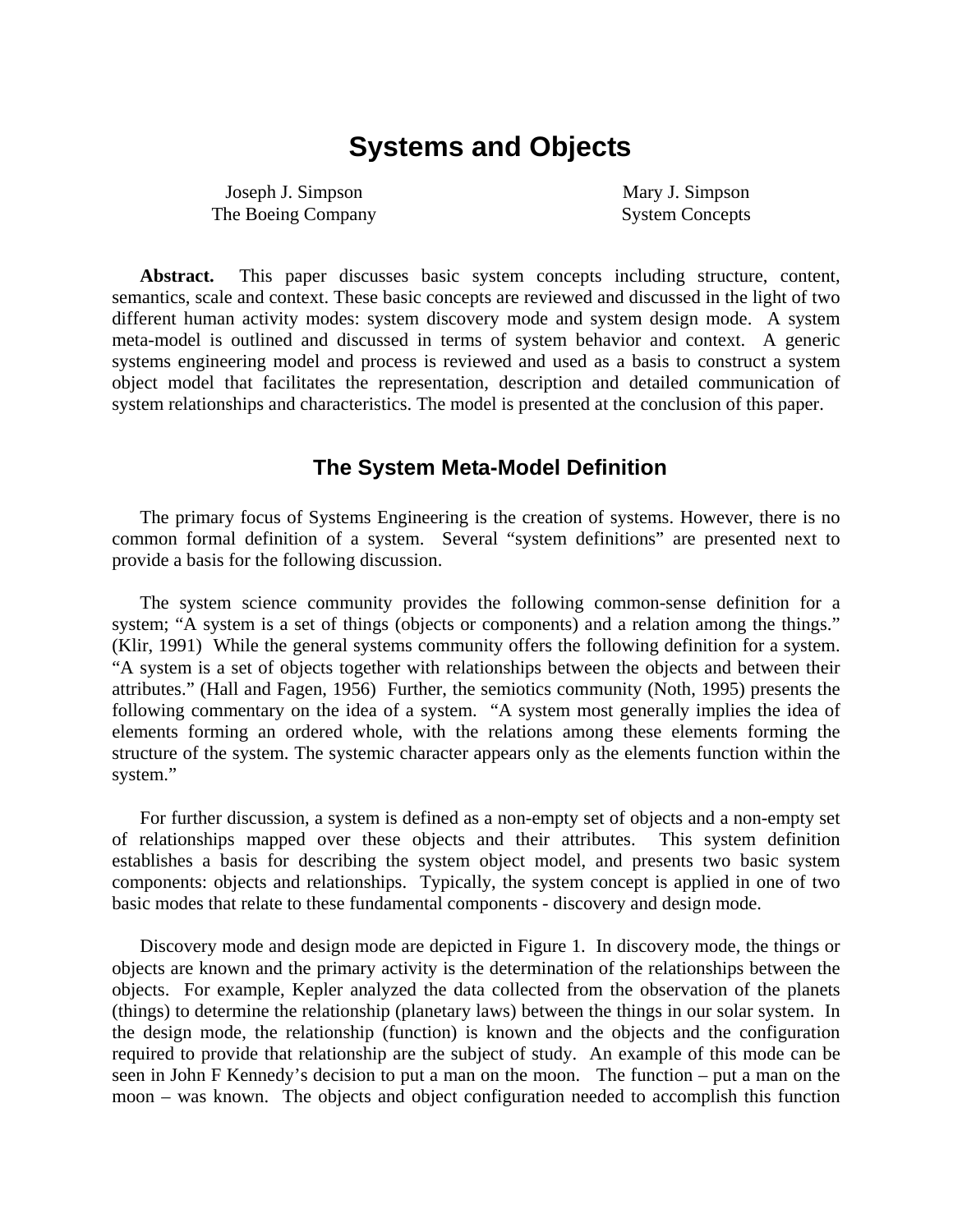were not known.



# **System and Context Interaction**

Current human society is the result of the application of system and scientific thought and processes to the understanding, modification and adaptation of the physical environment. Large-scale systems, such as interstate highways, national armies, international satellite communications systems, are pervasive in the current environmental context with significant impact on and benefit to humans. The wide variety of systems and system components provide an opportunity for system

scale change by linking or interlinking existing systems and system components. This pervasive opportunity for system connectivity and system-scale change drives system complexity and potential for failure. (Warfield, 1994)



The ability to create and deploy systems has two concurrent impacts, 1) development of new conceptual and scientific tools and, 2) increasing environmental variety and complexity. These concurrent impacts must be separated and evaluated in terms of a given environment or "abstraction framework."

Further, this abstraction framework is viewed as a "snapshot" in time with the upper bound of human understanding and design activity labeled as a complexity limit (See Figure 2.). As human beings evolve and participate in each of these sequential "abstraction

frames", activities that were complex in a past abstraction frame become simple activities in the current abstraction frame. Similarly, human activities that are complex in the current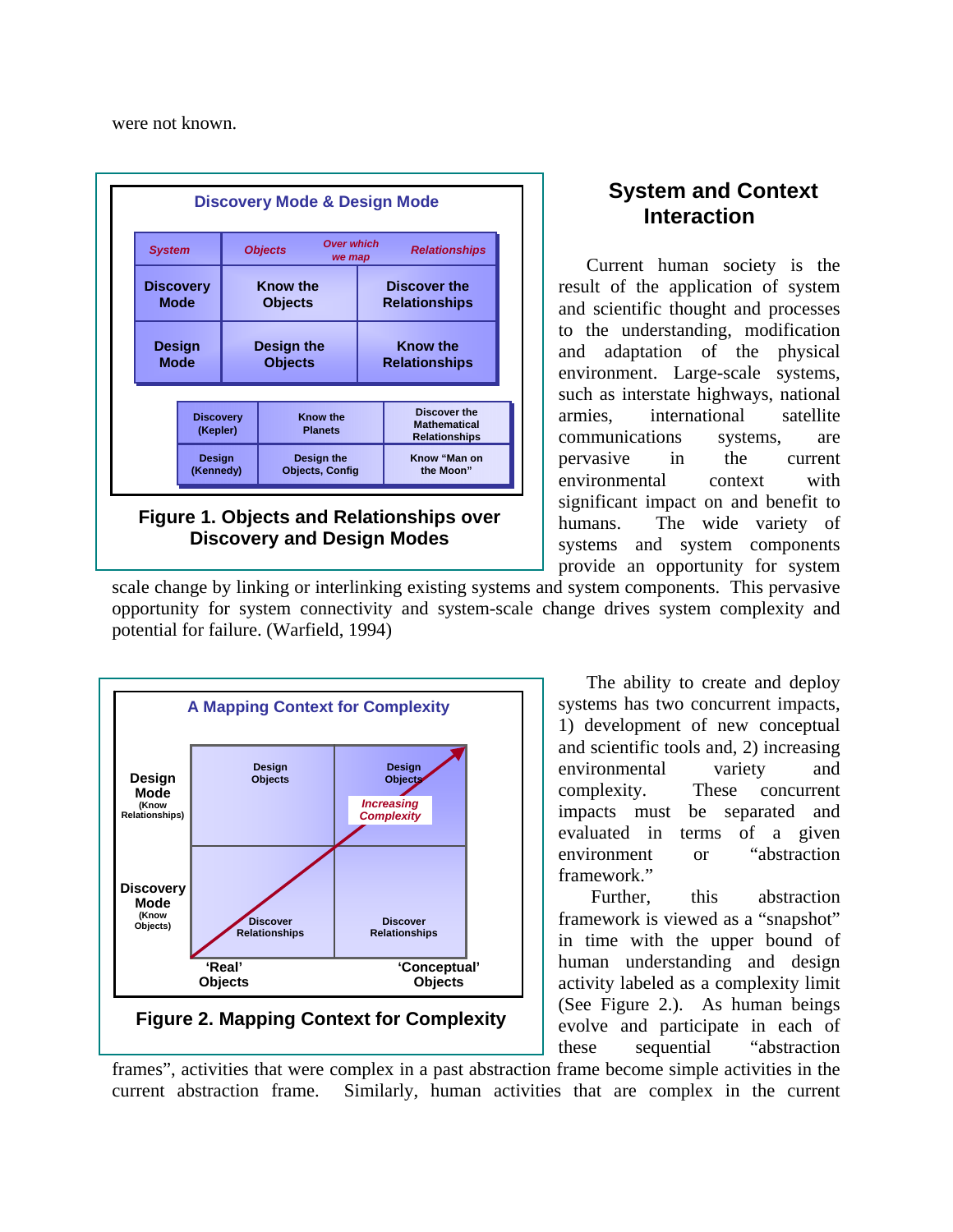"abstraction frame" may become simple in the next abstraction frame. In order to apply these complex system concepts to systems design and engineering, system complexity metrics must be developed and integrated into the systems analysis process. One such metric for complexity states: "Complexity is a measure of the inherent difficulty to achieve a desired understanding. Simply stated, the complexity of a system is the amount of information necessary to describe it." (Bar-Yam, 1997)

This definition of complexity provides a clear connection between the expressive power of a given language and the complexity limit associated with the "abstraction framework" that employs that language.

## **The Systems Approach: Phases, Hierarchies, and Content**

The discipline of systems engineering (SE) facilitates the solution of complex problems using and focusing a wide range of activities, tools and people in order to provide a system - or a 'system of systems' - which deliver fulfilled needs to customers. The system design process is domain specific with similar phases (described over time, products and events) and decision processes appearing as a common thread in all of these design activities. The design process is implemented using system-specific and customer-specific procedures, methods, and tools.

To establish a common context for this paper, a highly simplified view of a SE process is presented in Figures 3a and 3b.



This SE process builds on the previous definition of a system by asserting that anything can be viewed as a system. This simplified view establishes a common basis for the discussion of an SE activity and its relationship to the system under design, the organization designing the system and the general environment in which they both exist. It is natural that a given knowledge domain would choose to adapt and/or tailor a more elaborate SE process, and would choose to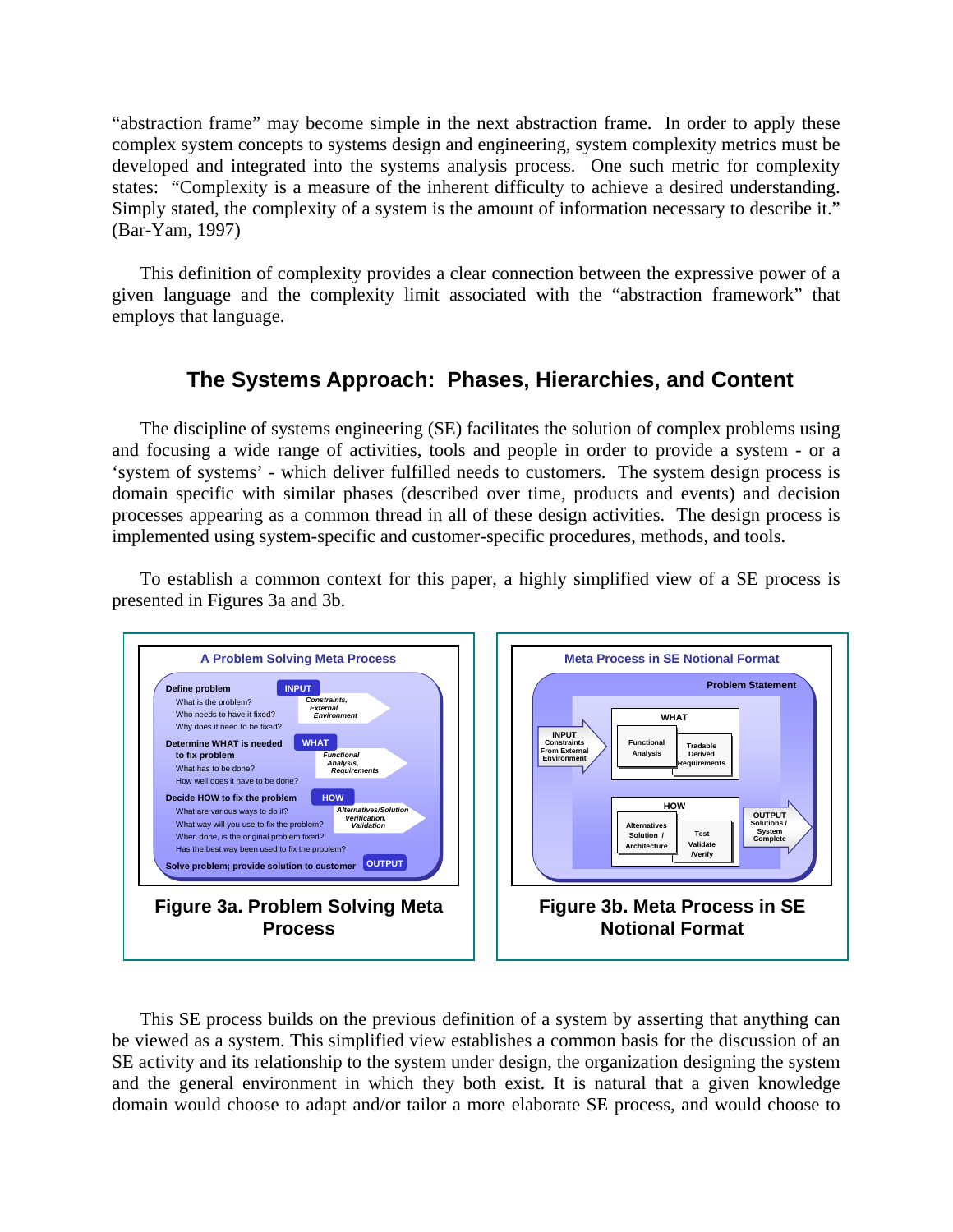name or word it differently than that chosen here.

This process establishes a system boundary, an input from outside that boundary, an iterative examination of what is needed for the system and how to deliver a solution to that need, and an output from the system to the outside environment. One assumption made herein is that most SE processes are applied in an iterative fashion over the time-phased duration of the system, in its knowledge domains, and with its own specific application of logic. This standard phased approach to system development provides some great advantages in the design, development and deployment of complex systems. However, there are certain types of systems that are too complex even for this type of development.



Figure 4 is a notional depiction of a SE process being applied repeatedly through a full spectrum of knowledge domains, logical hierarchies, and over time. To focus on a system's environment - rather than on the way people are organized to deal with that environment it is further assumed that the question of where program and project management ends and systems engineering begins is irrelevant. As a matter of interest, one general aspect or measure that can be used to separate SE from program management is the level of technical performance required and the level of

uncertainty associated with delivering the needed technical performance. If a high-level of technical performance is required and a high degree of uncertainty is associated with providing that technical performance, then the activity is more likely to be in the SE domain. For the purposes of this paper, the critical design information needed for successful implementation of a system is essential to the success of both program and project management and systems engineering.

## **Environmental Context**

Each system design and development task takes place in a unique environmental context with dynamic trends and forces shaping the system owners desires and the system supplier's ability to provide a viable product to the customer. In major system development activities with long life cycles, of 20 or more years, this dynamic nature of the environment may be one of the most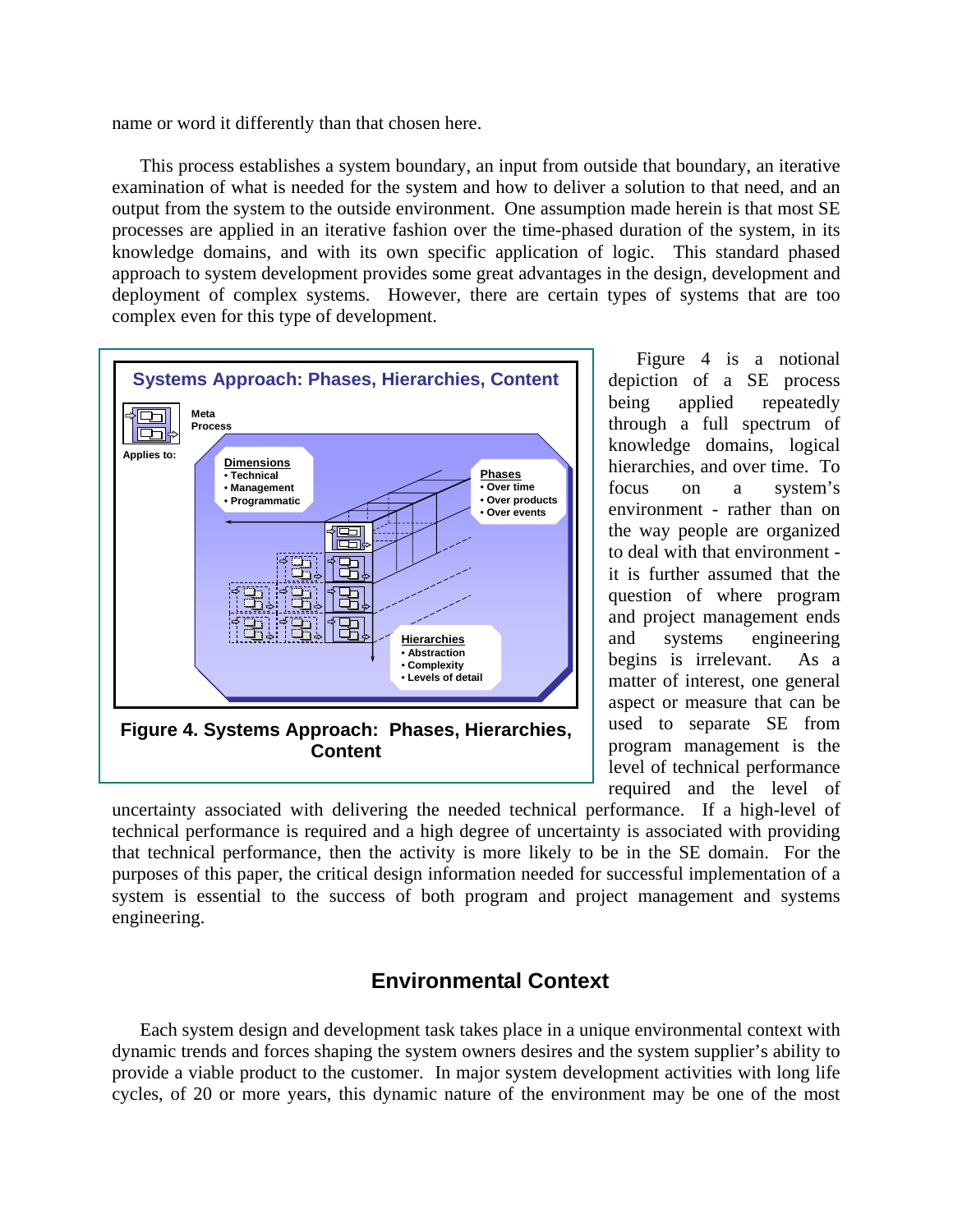important sources of technology solutions as well as a source of great technological uncertainty. Figures 5a and 5b list some of the general considerations that appear from this aspect of the system environment.



One key aspect and characteristic of the SE activity is the description and documentation of system requirements, design decisions and architectural solutions associated with the system under design. Many of these classical SE techniques were developed during the evolutions of the US Military Systems Engineering Management approach. However, the current trends in the computing industry provide computational power and resources at an ever-increasing rate. This availability of computing power, if applied correctly, can greatly reduce the efforts associated with the SE system life-cycle tasks. However, the availability of computing power alone is not a guarantee of successful systems deployment. When George Friedman was Northrop's Chief Technical Officer he studied the failures associated with systems that failed in their final test phases. The most prevalent cause of failure was, "The models the engineers used to predict performance were incomplete; many of the interactions were omitted, despite the presence of massive computer resources." (Warfield, 2002)

Therefore, any SE management activity should include a capability to track the "completeness" of any system performance metric, parameter and/or behavior. This idea of "completeness" requires that a system interaction model be developed at all relevant scales of system behavior.

### **System Engineering Meta-Model Definition**

Managing the technical design and uncertainty associated with SE activities requires the application of a wide range of engineering expertise and the management of a vast quantity of technical data and information. A SE meta-model is used to organize the production, management and communication of this system technical data and information. Based on the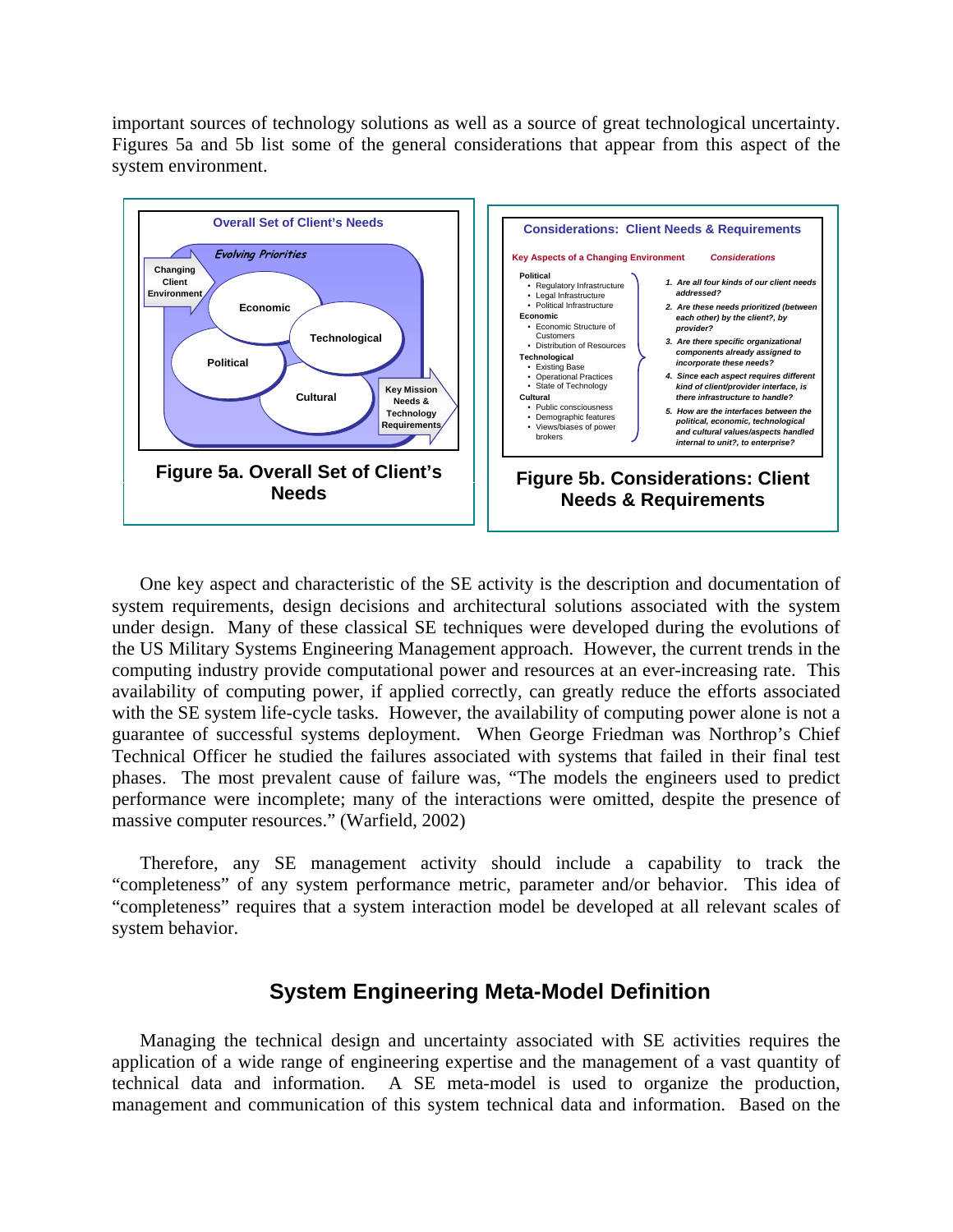general system definition using the design mode, the FRAT approach specifies that anything can be viewed as a system and that a minimum of three basic systems must be defined: environmental system, product system and process/organizational system (See Figure 6a).



Further, each system must be described by four basic views: functions, requirements, architectures and tests (See Figure 6b). (Mar, 1994, 2000)

FRAT views are applied recursively using the FRAT Design Engine (See Figure 7a.) over the phases of the system design life cycle (See Figure 7b.). This means that FRAT is defined at the 'mission-level' of a system, then is redefined with increasing amount of detail at each new phase of system design, including the conceptual, preliminary and initial design levels - less commonly extending into the engineering prototype phase and below, depending on the particular application or domain space.

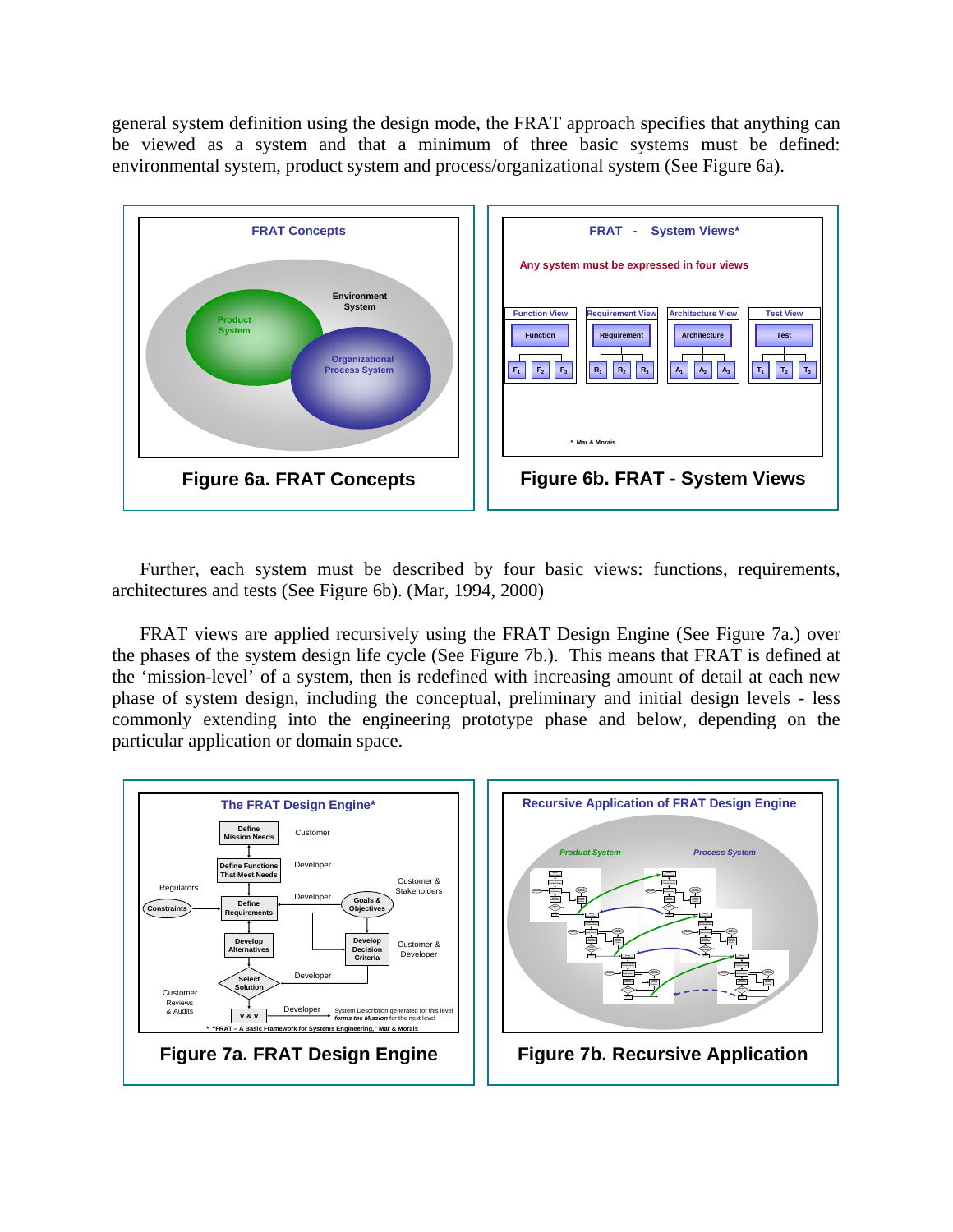During the application of the FRAT process to a problem domain, it is important to maintain equal "scales" or level of detail for each of the four FRAT components. Further, the amount of information at each level should be limited in order to facilitate the understanding of the complete system at that level of detail or scale.

The four FRAT views provide a complete system description at any level of detail or abstraction. The functional view describes what the system must do. The requirements view describes how well the functions must be done. The architecture view details the mechanism that will perform the assigned function. The test view outlines the methods used to ensure that the selected architecture performs the assigned functions to the level stated by the requirements. In the context of these system models, system or mission objectives are achieved by controlling the interfaces and interactions among the base systems and their subsystems.

## **System Object Model**

A proposed common set of system objects for use in object-oriented system design tools and object-oriented system analysis is presented next. The primary purpose of this "system object model" is to provide the basic components of a computer executable "language" that can be used to track the system component actions and interactions in a "complete context" representation. This will provide a foundation for text-based system information processing as well as analytical computational representations of the current system development state.

The basic system object model is composed of the following abstract classes:

- General system class
- Environment system class
- Product system class
- Organization system class
- Function class
- Requirement class
- Architecture class
- Test class
- Complexity class

The general system class (GSC) is the top-level system class from which all other system classes are derived. The GSC has the following class attributes and methods:

- System identification number
- Complexity record
- Calculate complexity measures
- Compile system state record

The environmental system class (ESC) is derived from the GSC and contains the following class attributes and methods:

- Function vector (collection of environmental functions)
- Requirement vector (collection of environmental requirements)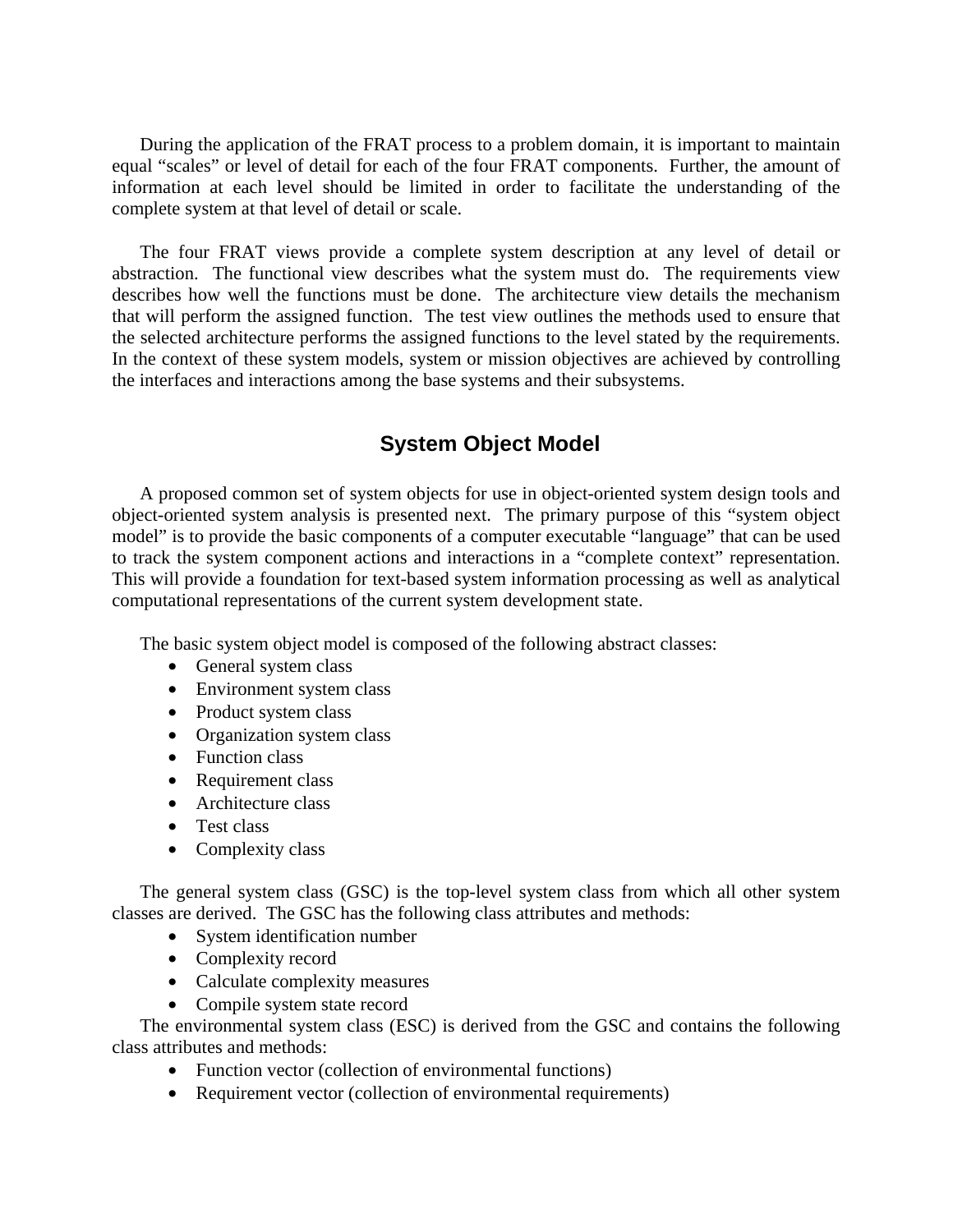- Architecture vector (collection of environmental architectures)
- Test vector (collection of environmental tests)
- Normalize scale
- Compile active system list

The product system class (PSC) is derived from the GSC and contains the following class attributes and methods:

- Function vector (collection of product functions)
- Requirement vector (collection of product requirements)
- Architecture vector (collection of product architectures)
- Test vector (collection of product tests)
- Normalize scale
- Compile development state record

The organization system class (OSC) is derived from the GSC and contains the following class attributes and methods

- Function vector (collection of organizational functions)
- Requirement vector (collection of organizational requirements)
- Architecture vector (collection of organizational architectures)
- Test vector (collection of organizational tests)
- Process vector (collection of organizational processes)
- Value vector (collection of organizational values)
- Decision vector (collection of organizational decisions)
- Normalize scale
- Compile decision state record
- Process decision

When developed and deployed in a high-level language like Java, these objects will be able to interact with multiple data formats including XML, ASCII, and others. A properly balanced program will support analytical system design as well as publishing text reports and summaries of the design process state.

### **References**

Bar-Yam, Yaneer, *Dynamics of Complex Systems.* Perseus Books, Reading MA 1997

Klir, George J., *Facets of System Science.* Plenum Press, New York, 1991

Koth, Winfried, *Handbook of Semiotics.* Indiana University Press, Bloomington IN, 1990

Mar, Brian, "Systems Engineering Basics." The Journal of NCOSE Vol. 1 Num. 1 1994

- Mar, Brian W. and Morais, Bernard G., 'FRAT A Basic Framework for System Engineering,' 12<sup>th</sup> Annual International Symposium of INCOSE, Las Vegas NV, 2002.
- Simpson, Joseph J., "Innovation and Technology Management,"  $12<sup>th</sup>$  Annual Symposium of INCOSE, Las Vegas, Nevada, 2002
- Simpson, Joseph J., Simpson Mary J., "U.S. DoD Systems Engineering and Implications for SE Implementation in Other Domains," 2<sup>nd</sup> European Systems Engineering Conference, Munich, Germany, 2000.

Simpson, Joseph J., Simpson Mary J., "U.S. DoD Legacy SE & Implications for Future SE